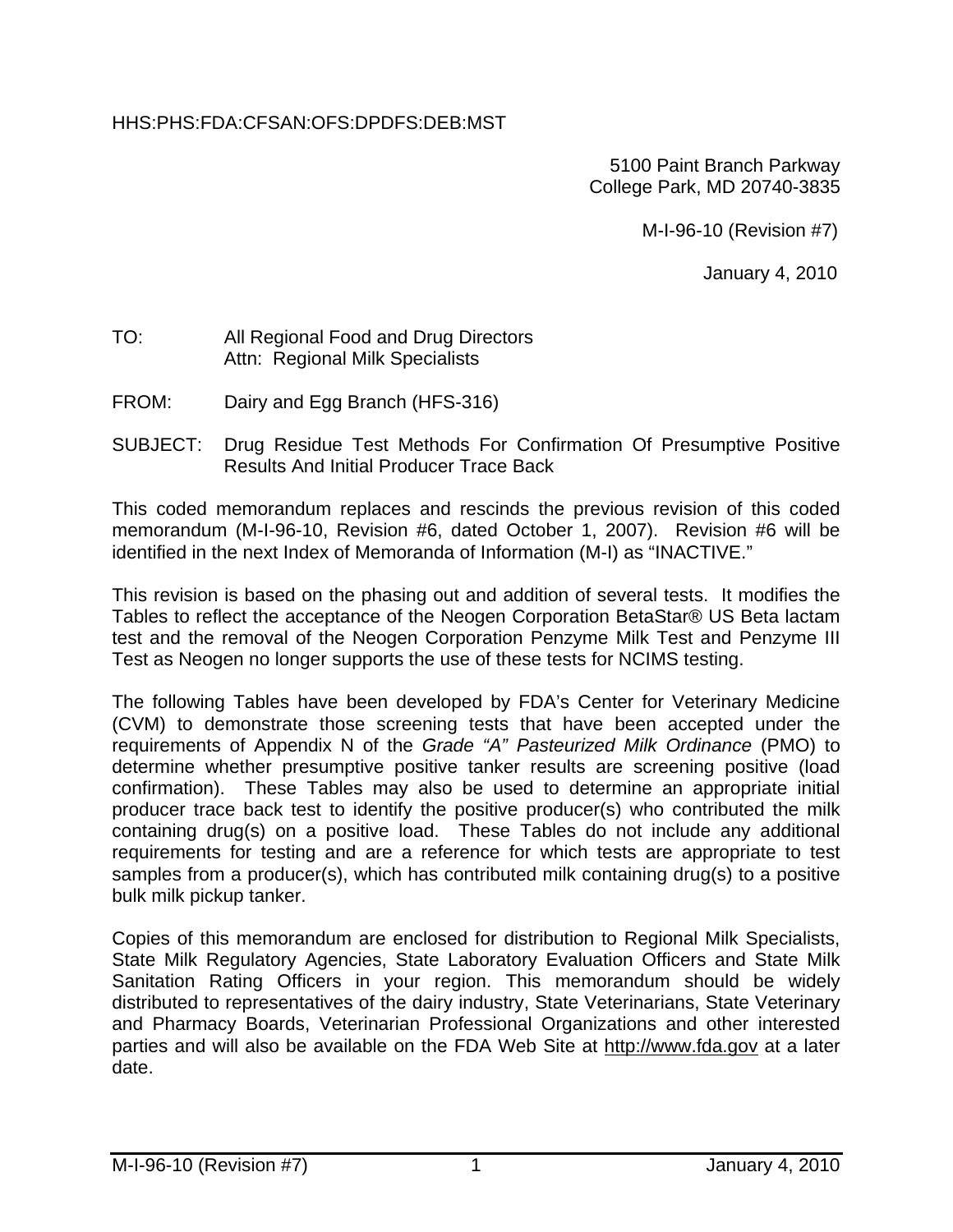If you would like an electronic version of this document prior to it being available on the FDA Web Site, please e-mail your request to **Robert. Hennes@fda.hhs.gov.** 

 $2.84$ 

Thomas Graham, PhD, Team Leader CAPT Robert F. Hennes, RS, MPH Laboratory Proficiency & Evaluation Team Milk Safety Team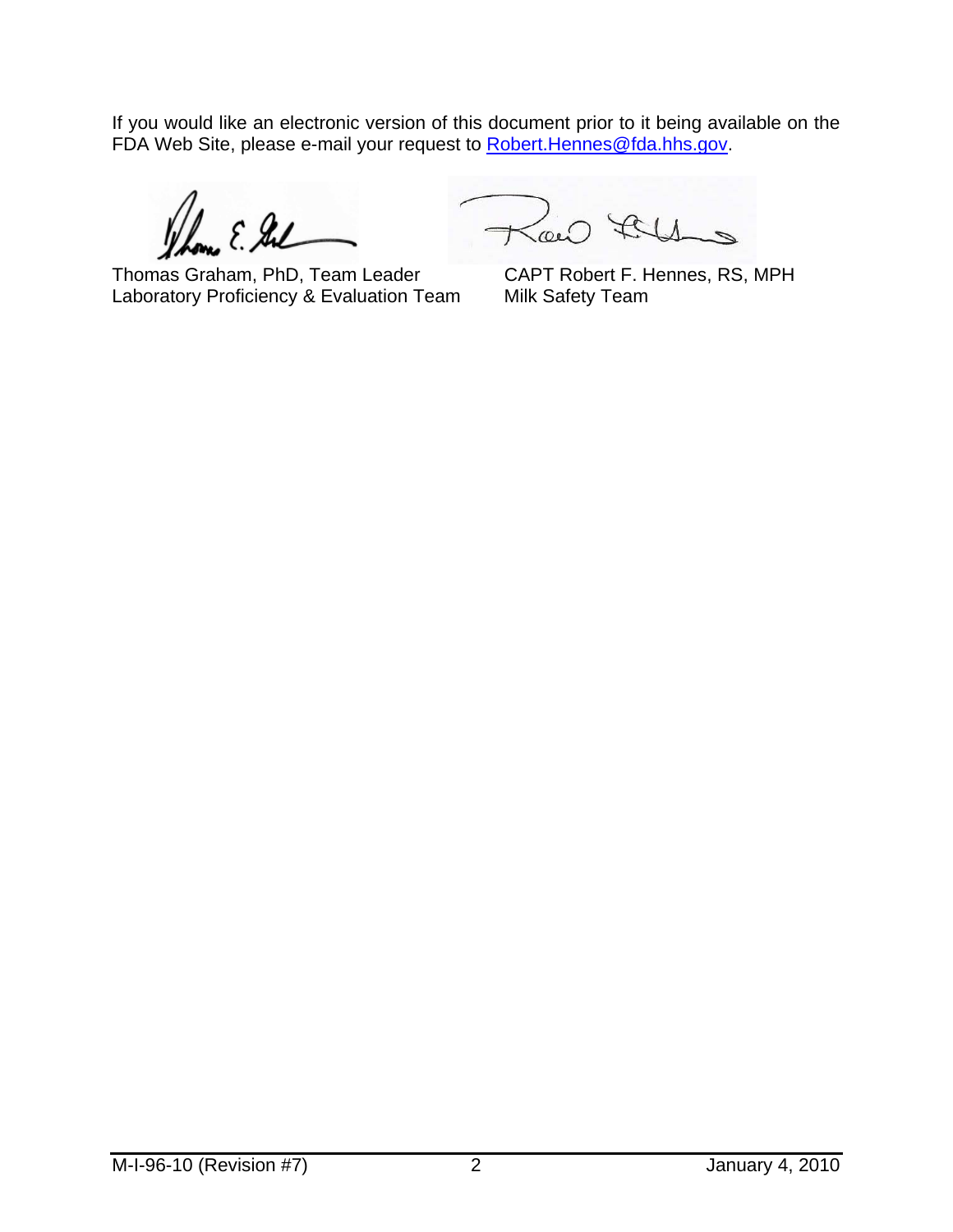| <b>PRESUMPTIVE</b><br><b>POSITIVE TEST</b> | <b>SCREENING TEST POSITIVE (CONFIRMATION TEST)</b><br><b>OPTIONS</b> |
|--------------------------------------------|----------------------------------------------------------------------|
| BetaStar <sup>®</sup> US                   | BetaStar <sup>®</sup> US                                             |
|                                            | Charm II Tablet Beta lactam Test (Quantitative Assay)                |
|                                            | Charm II Tablet Beta lactam Test (Competitive Assay)                 |
|                                            | + Charm II Test for Cloxacillin in Milk (Competitive Assay)          |
|                                            | Charm II Tablet Beta lactam Test (Sequential Assay)                  |
|                                            | + Charm II Test for Cloxacillin in Milk (Competitive Assay)          |
|                                            | Charm SL6™ Beta lactam Test                                          |
| Charm B.                                   | BetaStar <sup>®</sup> US                                             |
| stearothermophilus                         | Charm B. stearothermophilus Tablet Disk Assay                        |
| <b>Tablet Disk Assay</b>                   | Charm II Tablet Beta lactam Test (Competitive Assay)                 |
|                                            | Charm II Tablet Beta lactam Test (Sequential Assay)                  |
|                                            | Charm II Tablet Beta lactam Test (Quantitative Assay)                |
|                                            | Charm SL Beta lactam Test                                            |
|                                            | Charm SL6 <sup>™</sup> Beta lactam Test                              |
|                                            | Charm SL3™ Beta lactam Test                                          |
|                                            | Delvotest P 5 Pack                                                   |
|                                            | Delvotest P/Delvotest P Mini                                         |
|                                            | Delvotest SP/Delvotest SP Mini                                       |
|                                            | New Snap Beta lactam Test                                            |
| <b>Charm II Tablet Beta</b>                | Charm II Tablet Beta lactam Test (Competitive Assay)                 |
| lactam Test                                | Charm II Tablet Beta lactam Test (Sequential Assay)                  |
| (Competitive Assay)                        | Charm II Tablet Beta lactam Test (Quantitative Assay)                |
|                                            | Charm SL Beta lactam Test                                            |
|                                            | Charm SL6™ Beta lactam Test                                          |
|                                            | Charm SL3™ Beta lactam Test                                          |
|                                            | New Snap Beta lactam Test                                            |
| Charm II Tablet Beta                       | Charm II Tablet Beta lactam Test (Competitive Assay)                 |
| lactam Test                                | Charm II Tablet Beta lactam Test (Sequential Assay)                  |
| (Sequential Assay)                         | Charm II Tablet Beta lactam Test (Quantitative Assay)                |
|                                            | Charm SL Beta lactam Test                                            |
|                                            | Charm SL6™ Beta lactam Test                                          |
|                                            | Charm SL3™ Beta lactam Test                                          |
|                                            | New Snap Beta lactam Test                                            |
| <b>Charm II Tablet Beta</b>                | Charm II Tablet Beta lactam Test (Quantitative Assay)                |
| lactam Test                                | Charm II Tablet Beta lactam Test (Competitive Assay)                 |
| (Quantitative Assay)                       | + Charm II Test for Cloxacillin in Milk (Competitive Assay)          |
|                                            | Charm II Tablet Beta lactam Test (Sequential Assay)                  |
|                                            | + Charm II Test for Cloxacillin in Milk (Competitive Assay)          |
|                                            | Charm SL6™ Beta lactam Test                                          |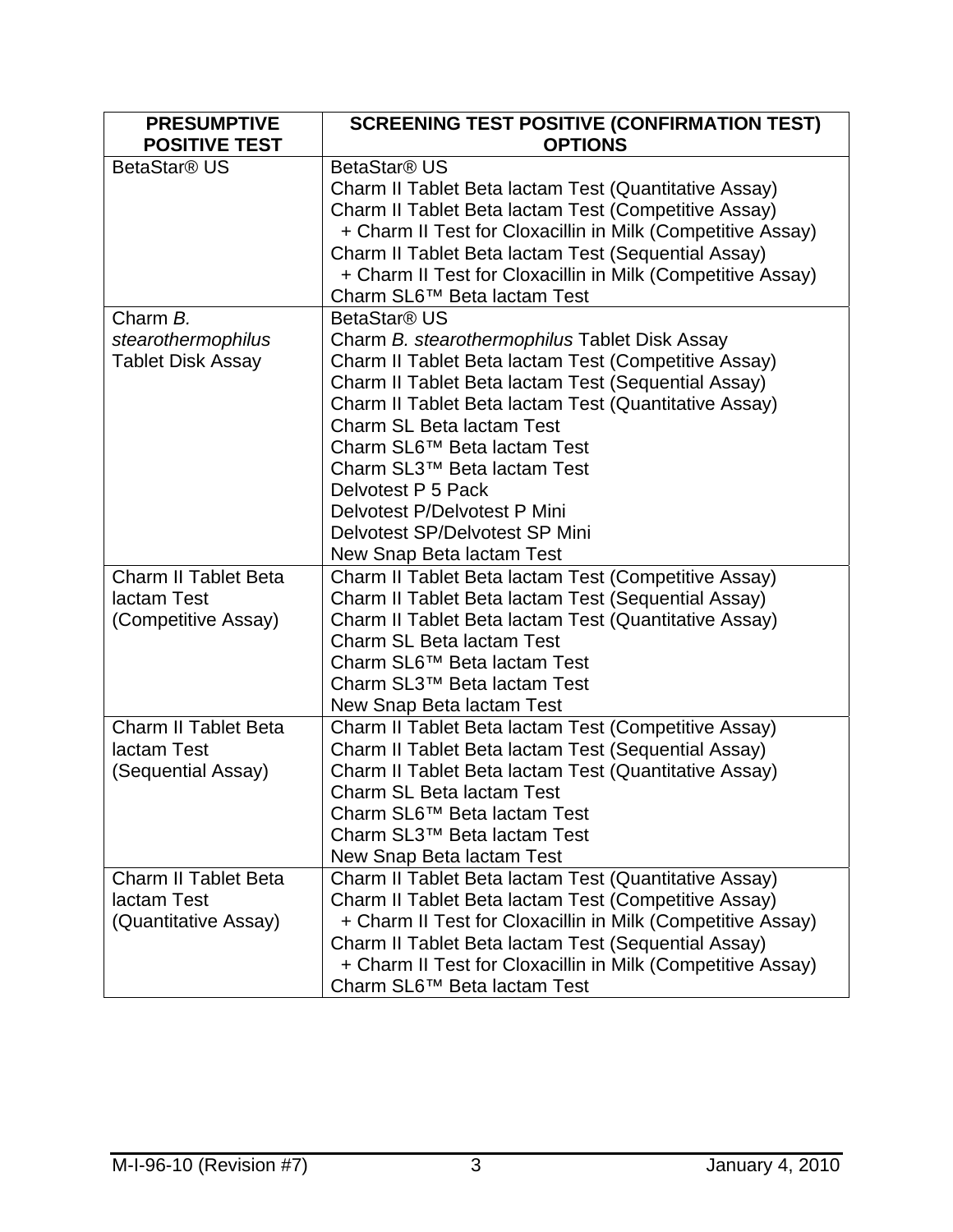| <b>PRESUMPTIVE</b>                        | <b>SCREENING TEST POSITIVE (CONFIRMATION TEST)</b>                                                                                                                                                                                                                                                                                                                                                                                                                |
|-------------------------------------------|-------------------------------------------------------------------------------------------------------------------------------------------------------------------------------------------------------------------------------------------------------------------------------------------------------------------------------------------------------------------------------------------------------------------------------------------------------------------|
| <b>POSITIVE TEST</b>                      | <b>OPTIONS</b>                                                                                                                                                                                                                                                                                                                                                                                                                                                    |
| Charm SL Beta lactam<br><b>Test</b>       | Charm II Tablet Beta lactam Test (Competitive Assay)<br>Charm II Tablet Beta lactam Test (Sequential Assay)<br>Charm II Tablet Beta lactam Test (Quantitative Assay)<br>Charm SL Beta lactam Test                                                                                                                                                                                                                                                                 |
|                                           | Charm SL6 <sup>™</sup> Beta lactam Test<br>Charm SL3™ Beta lactam Test<br>New Snap Beta lactam Test                                                                                                                                                                                                                                                                                                                                                               |
| Charm SL6™ Beta<br>lactam Test            | Charm II Tablet Beta lactam Test (Quantitative Assay)<br>Charm II Tablet Beta lactam Test (Competitive Assay)<br>+ Charm II Test for Cloxacillin in Milk (Competitive Assay)<br>Charm II Tablet Beta lactam Test (Sequential Assay)<br>+ Charm II Test for Cloxacillin in Milk (Competitive Assay)<br>Charm SL6™ Beta lactam Test                                                                                                                                 |
| Charm SL3™ Beta<br>lactam Test            | Charm II Tablet Beta lactam Test (Competitive Assay)<br>Charm II Tablet Beta lactam Test (Sequential Assay)<br>Charm II Tablet Beta lactam Test (Quantitative Assay)<br>Charm SL Beta lactam Test<br>Charm SL6™ Beta lactam Test<br>Charm SL3™ Beta lactam Test<br>New Snap Beta lactam Test                                                                                                                                                                      |
| Charm II Sulfa Drug<br><b>Test</b>        | Charm II Sulfa Drug Test                                                                                                                                                                                                                                                                                                                                                                                                                                          |
| Charm II Tetracycline<br><b>Drug Test</b> | <b>Charm II Tetracycline Drug Test</b>                                                                                                                                                                                                                                                                                                                                                                                                                            |
| Delvotest P 5 Pack<br>(Reader and Visual) | BetaStar <sup>®</sup> US<br>Charm B. stearothermophilus Tablet Disk Assay<br>Charm II Tablet Beta lactam Test (Competitive Assay)<br>Charm II Tablet Beta lactam Test (Sequential Assay)<br>Charm II Tablet Beta lactam Test (Quantitative Assay)<br>Charm SL Beta lactam Test<br>Charm SL6™ Beta lactam Test<br>Charm SL3™ Beta lactam Test<br>Delvotest P 5 Pack<br>Delvotest P/Delvotest P Mini<br>Delvotest SP/Delvotest SP Mini<br>New Snap Beta lactam Test |